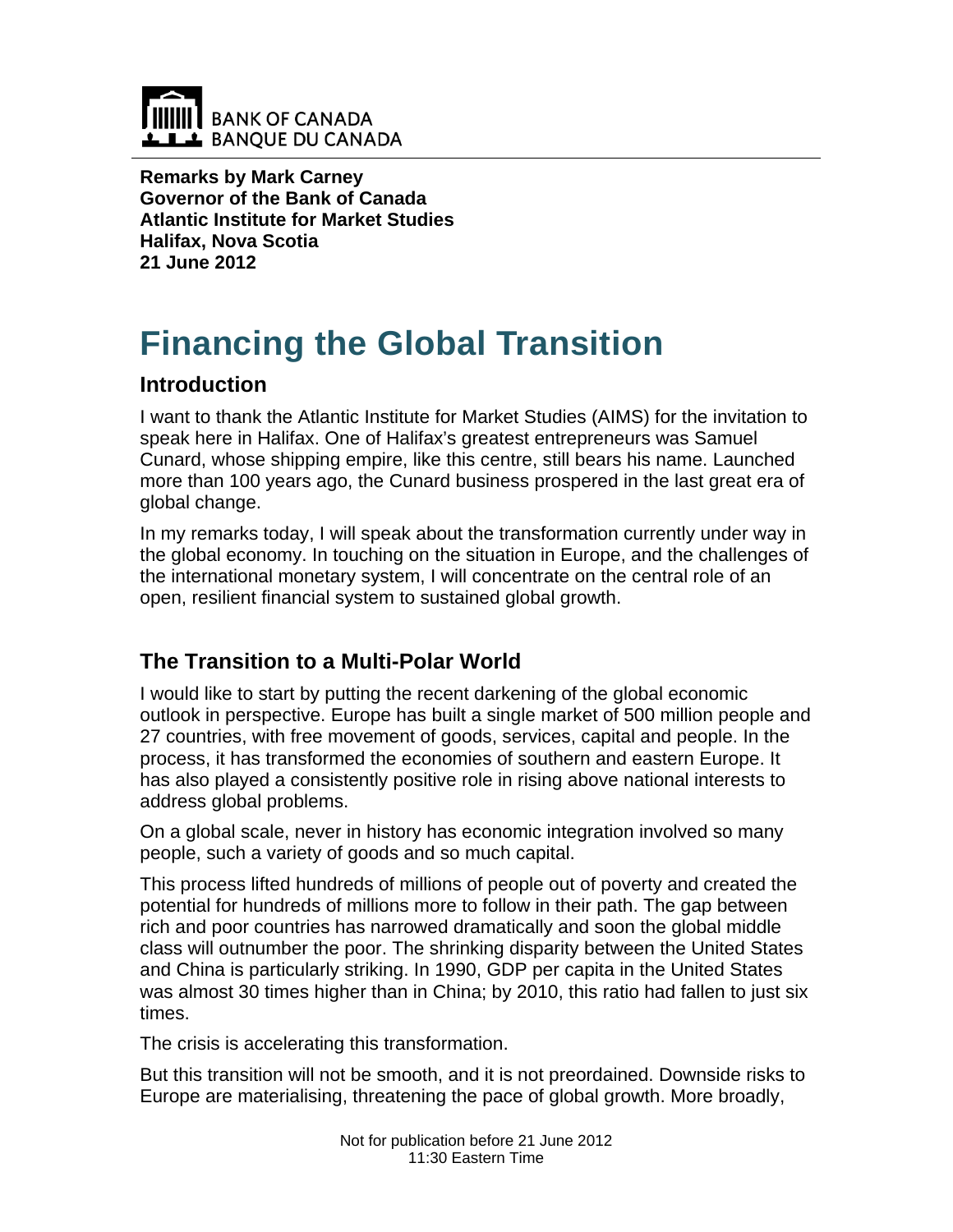the rebalancing of the global economy is stalled, as much of the advanced world remains mired in a prolonged deleveraging.

During this challenging time, we must remember that realising Europe's and globalisation's potential requires an open system.

It is reasonable to expect capital to flow, on a net basis, from advanced economies towards higher expected returns in emerging-market economies. This is what happened during the last wave of globalisation at the turn of the 20th century when Canada, then an emerging economy, ran current account deficits averaging 7 per cent of GDP over three decades.

These were good imbalances. Imported capital was invested in productive capacity that later served to pay off the accumulated debts.

Global imbalances over the past decade have too often been bad, if not positively un-Canadian. In some cases, public capital has flowed from emergingmarket economies to advanced economies to be invested in non-tradable goods such as housing. In others, private flows overshot in a complacent, deregulated "new era."

Large current account imbalances are an inherent part of strong global growth, but in order to be sustainable, they must be:

- ‐ the product of private decisions taken in a context of sound macroeconomic policies and robust market structures; and
- ‐ financed by an open, resilient financial system.

In many respects, the problems we face today are the product of two flawed monetary unions: one formal—the European monetary union; the other informal— Bretton Woods II. In both cases, financial reforms will be integral to the solution.

## **European Monetary Union**

Europe's problems today are partly a product of the initial success of the single currency. After the euro's launch, the European financial system quickly became integrated, and cross-border lending exploded. Easy money fed booms, which flattered government fiscal positions and supported bank balance sheets.

In aggregate, the euro area's debt metrics may not look daunting: the total euroarea public debt burden is lower than that of the United States or Japan, and its current account with the rest of the world is roughly balanced, as it has been for some time.

But as is now blindingly obvious, these aggregates mask large internal imbalances.

For example, since 2007, public debt in Spain increased by 30 percentage points of GDP, in Portugal by 40 percentage points, in Greece by 50 percentage points and in Ireland by 80 percentage points...and counting. Much of these increases are the consequence of private losses in real estate and banking sectors. Indeed, the euro crisis reminds us that, one way or another, excessive private debts usually end up in the public sector.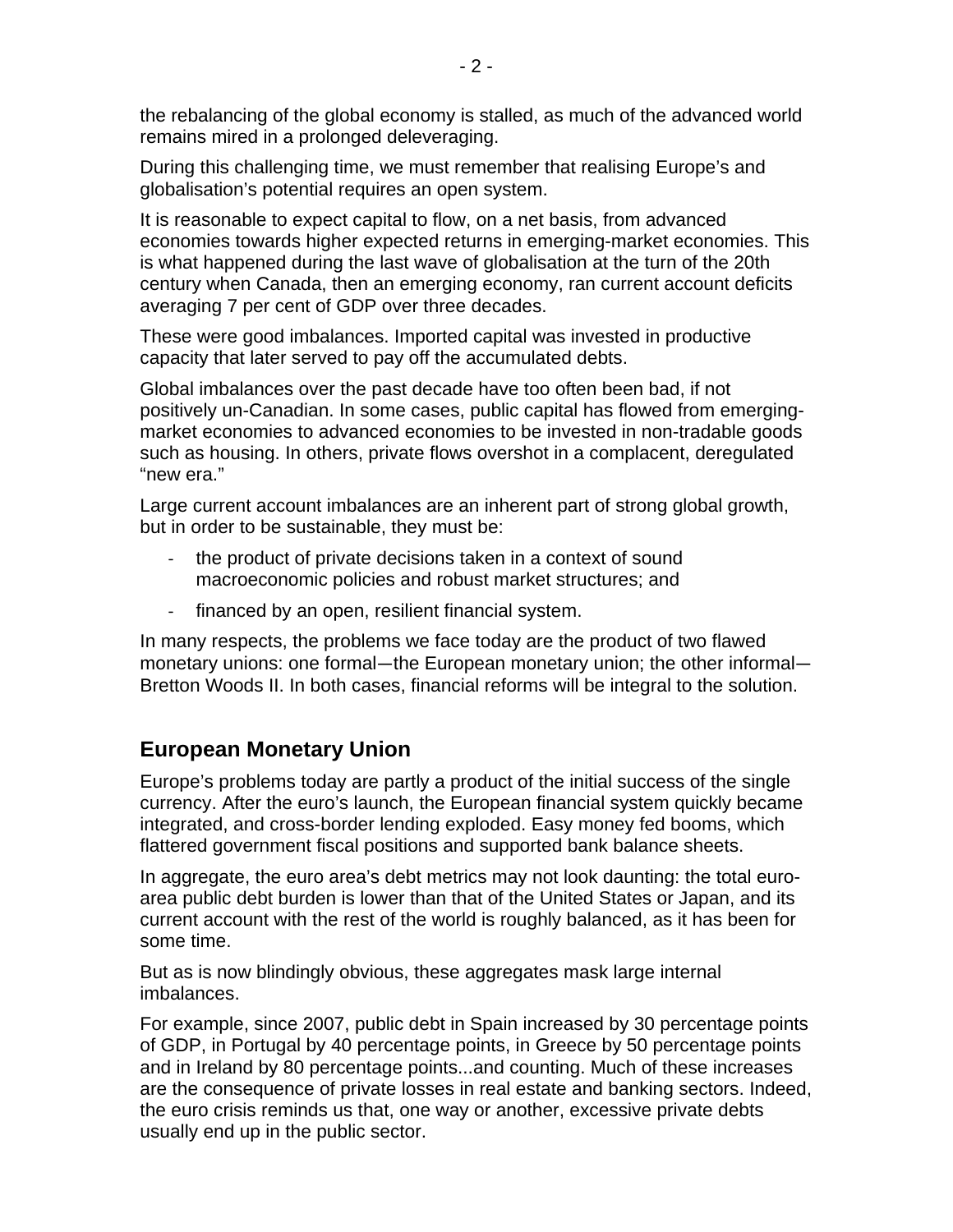Further, price stability across the euro area has been composed of large differences in national inflation rates. In the eight-year run-up to the crisis, inflation in the crisis economies was about twice that of the core countries.

Most importantly, unit labour costs in peripheral countries shot up relative to those in the core economies, particularly Germany. The resulting deterioration in competitiveness has made the continuation of past trends unsustainable.

Europe is now stagnating. Its GDP is still more than 2 per cent below its precrisis peak, and private domestic demand sits a stunning 6 per cent below.

The contraction is driving banking losses and fiscal shortfalls. These are understandably receiving much attention, but it should be remembered that these challenges are symptoms of an underlying sickness: a balance-of-payments crisis.

#### *What Should the Europeans Do?*

To repay the creditors in the core euro area countries, the debtors of the periphery must regain competitiveness. This will be neither easy nor quick.

A sustained process of relative wage adjustment will be necessary, implying large declines in living standards in one-third of the euro area.

A comprehensive adjustment is necessary. The burden cannot only be on increasing unemployment and falling wages in countries like Spain. Deflation in the peripheral countries will not likely prove any more tolerable than it did in the United Kingdom under the gold standard of the 1920s. An increase in German wages and private demand (and inflation) would ease the transition. It is striking that German real wages barely grew in the two decades before the crisis.

Moreover, it is essential that the structural reforms now under way across the deficit countries boost productivity.

With domestic incomes squeezed, some of the required investment will have to be financed abroad.

Unfortunately, the European financial system has aggressively renationalised in recent months. Intra-European cross-border lending—which had been growing by 25 per cent per year in the run-up to the crisis—has been falling at a rate of 10 per cent per annum since. While the European Central Bank (ECB) has adroitly stepped into the breach, reliance on central bank lending is not a recipe for robust private investment.

Bold steps are required to restore the single financial market. And bold steps are now under consideration. One example is the current European proposal to create a banking union. By centralising bank restructuring, re-capitalising banks with European rather than national resources, moving towards centralised (or federalised) supervisory oversight and harmonising (or better still mutualising) deposit insurance, Europe can break the increasingly toxic links between banks and sovereigns.

The recent agreement to recapitalise the Spanish banking system marks progress towards a greater financial and fiscal union that will reinforce the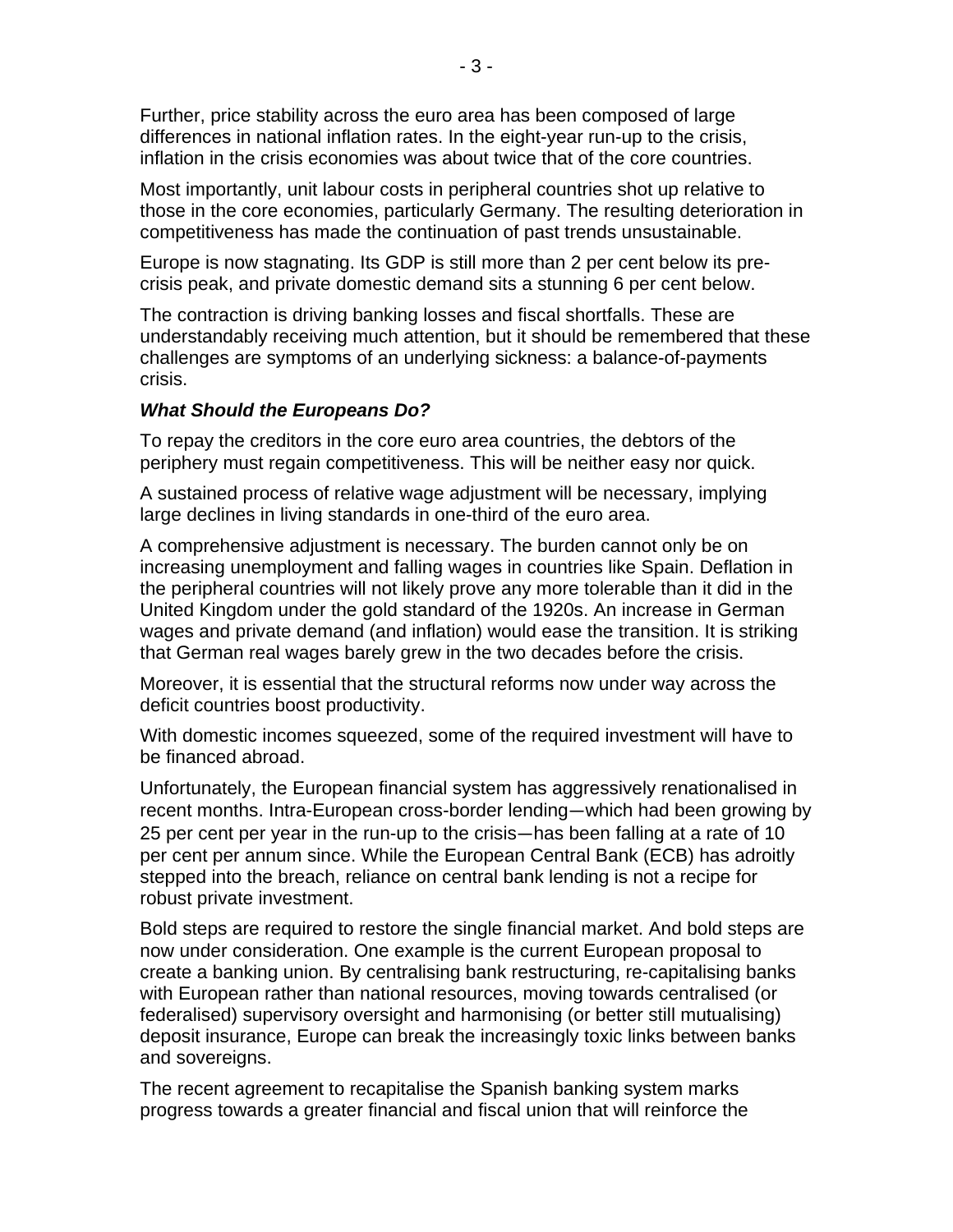monetary union. It is further evidence of Europe's resolve to address its problems.

If such measures are combined with swift implementation of the Financial Stability Board's (FSB) financial reform agenda, which I will outline in a moment, there is a prospect of relaunching a deeper, more robust pan-European financial system.

# **Bretton Woods II**

The second flawed monetary union is at the heart of the current international monetary system: the so-called Bretton Woods II arrangement, which is centred on China and the United States.

The current international monetary system is a hybrid of, on the one hand, mainly major advanced economies with floating exchange rates and liberalised capital flows and, on the other, a group of countries that actively manage their exchange rates. The result is a system that does not facilitate timely and symmetric adjustment to shocks or structural change. For example, despite its economic miracle, China's real exchange rate did not appreciate in the two decades before the global financial crisis.

In the decade before the crisis erupted, China's relentless accumulation of reserves contributed to low real interest rates and, for a time, subdued macroeconomic volatility.

Market participants increasingly assumed this stable macroeconomic environment would persist—prompting a search for yield, rising leverage and a dramatic underpricing of risks.

When combined with inadequate supervision of the financial system and illconceived deregulation of housing and financial markets, U.S. private nonfinancial debt quickly rose to levels last seen during the Great Depression.

With 20 per cent of global output, the United States imported 60 per cent of global capital (on a net basis) on the eve of the crisis. This would not have been a problem if this capital had been invested in expanding productive capacity. Unfortunately, not enough of it was.

Now, the debt cycle has decisively turned. Creditors demand repayment, and global growth will require global rebalancing.

## *How To Pay Down Debt*

Austerity is a necessary condition for rebalancing, but it is seldom sufficient. There are really only three options to reduce debt: restructuring, inflation and growth.

Whether we like it or not, debt restructuring may happen. If it is to be done, it is best done quickly, and on a sufficient scale to restore sustainability. Policymakers need to be careful about delaying the inevitable and merely funding the private exit.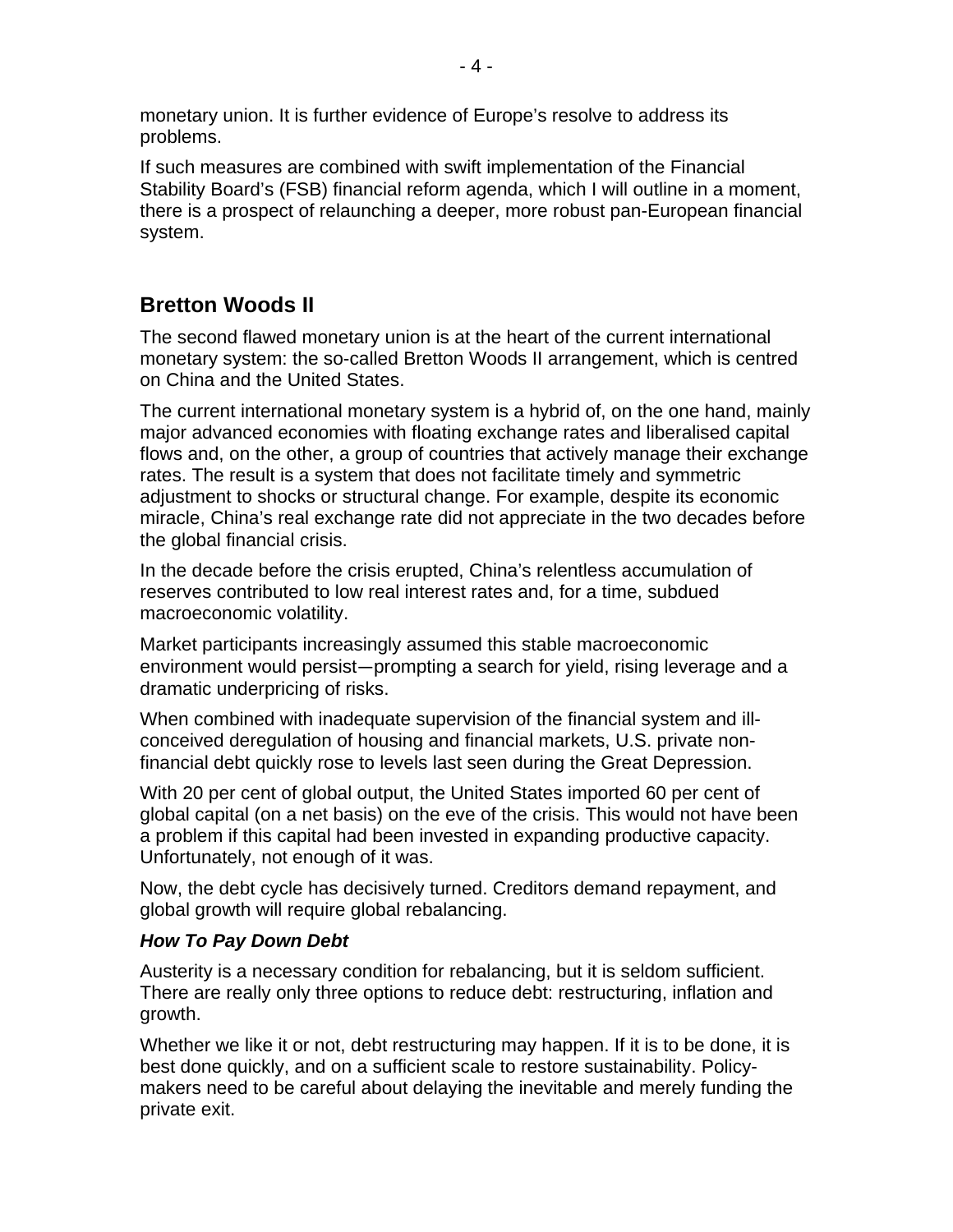Some have suggested that higher inflation may be a way out from the burden of excessive debt. To be effective, this would need to be coupled with various forms of financial repression, including capital controls and forced holdings of government debt.

This is a counsel of despair.

An inflation surprise needs to be very large or very sudden to work. Moving opportunistically to a higher inflation target would risk unmooring inflation expectations, destroying the hard-won gains that have come from the entrenchment of price stability, and increasing real rates that would exacerbate unfavourable debt dynamics.

Financial repression would have to be both massive and sustained. It would undermine the system that has helped bring us the prosperity of the past three decades.

The most palatable strategy to reduce debt is to increase growth.

Private growth will not flourish in an environment of macro instability. Fiscal sustainability and price stability are essentials, not luxuries.

Private growth needs an enabling environment, including tax competitiveness and a framework for infrastructure investment. It needs a sound financial sector that is diverse, resilient and open.

## **Sustainable Private Growth and the Role of Financial Reform**

This is not yet assured.

Most immediately, there is a risk that a series of contingency measures could extend to a global scale the current European trend towards renationalisation. That is one reason why the European initiatives expected in the coming weeks are so important.

More broadly, the financial reform agenda must address legitimate emergingmarket concerns over the resiliency of the advanced-economy financial systems. Because of these worries, there is pressure for localisation to protect domestic systems and renewed use of capital controls to dampen the volatility of crossborder flows. If allowed to persist, these nascent trends could seriously restrain the global capital flows necessary for the next stage of the global transformation.

#### *The Imbalance Between States and Markets*

I recall the German Finance Minister, Peer Steinbrück, at a fateful G-7 meeting in the wake of Lehman's failure, relating that he had met a woman in East Germany earlier that week who told him that: "I have seen the fall of communism and now I am seeing the fall of capitalism."

The complete loss of confidence in private finance at that time could only be arrested by the provision of comprehensive backstops by the richest economies in the world.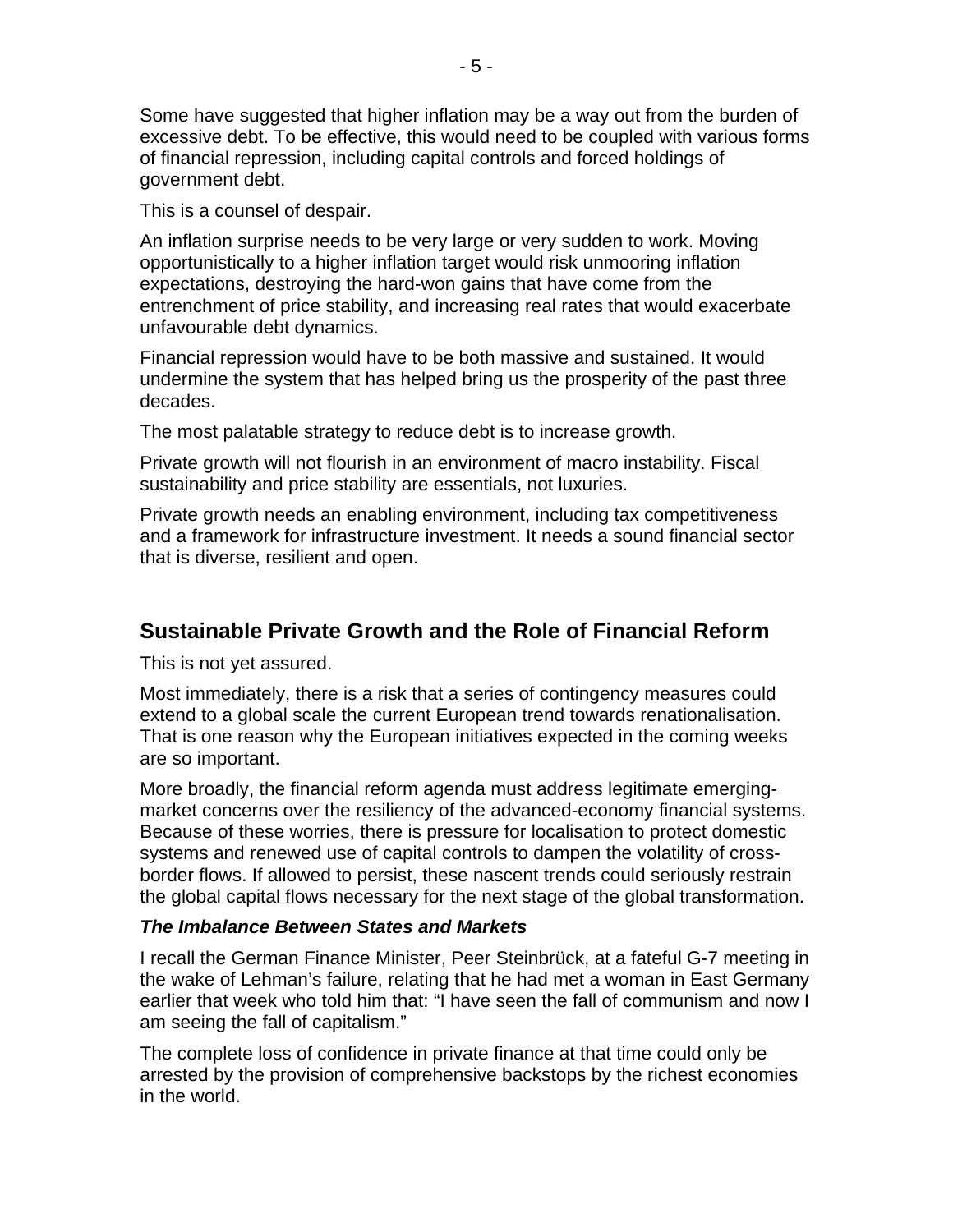Even with these heroic efforts, the global financial crisis has cost \$4 trillion in lost output and 28 million lost jobs, and built perilous fiscal deficits. As is typically the case, much of the cost has been borne by countries, businesses and individuals who did not directly contribute to the fiasco.

To restore confidence in the system, we must create a truly global system, in part by rebalancing the relationship between governments and markets. Governments must discard the myth that finance is self-regulating and selfstabilising, and financial policy-making can no longer be concentrated at national levels.

Given the reality of global finance, it is not enough to have our own house in order unless we seal ourselves off from the world—and if we were to do that we will end up much poorer.

An open, resilient global financial system will be central to the transformation of the global economy. In order to achieve that, financial sector reform is a must. The G-20 has a serious agenda, being aggressively implemented. The current intensification of the euro crisis has only sharpened our resolve.

#### *Building Resilient Financial Institutions*

Achieving a stronger banking system is the overriding priority, hence the importance assigned to full implementation of Basel capital and liquidity standards. A simple, but effective, leverage standard has been imported from Canada. It will protect the system from risks we think are low but in fact are not.

These measures have lowered the probability of failure. However, our goal is not a fully risk-proofed system. That is neither attainable nor desirable.

### *Ending Too-Big-To-Fail*

Since failures will still happen, there remains the need to reduce their impact, which is one of the reasons to focus on ending too-big-to-fail. More fundamentally, we must address, once and for all, the unfairness of a system that privatises gains and socialises losses. By restoring capitalism to the capitalists, discipline in the system will increase and, with time, systemic risks will be reduced. Most importantly, the knowledge that major firms in markets far away can fail, without meaningful consequences at home, will restore confidence in an open global system.

To achieve this objective, bondholders, shareholders and management—rather than taxpayers—must bear the brunt of losses. To this end, all FSB member countries have committed to have in place a bail-in authority. In addition, each global systemically important bank must have in place a Resolution and Recovery Plan within the next six months, to be supplemented by cross-border co-operation agreements.

The framework for systemic institutions is now being extended to domestic banks, global insurers, and key shadow banks. When implemented, greater supervisory intensity and higher loss absorbency will ensure that the system is never again beholden to the fate of a single firm or group of firms.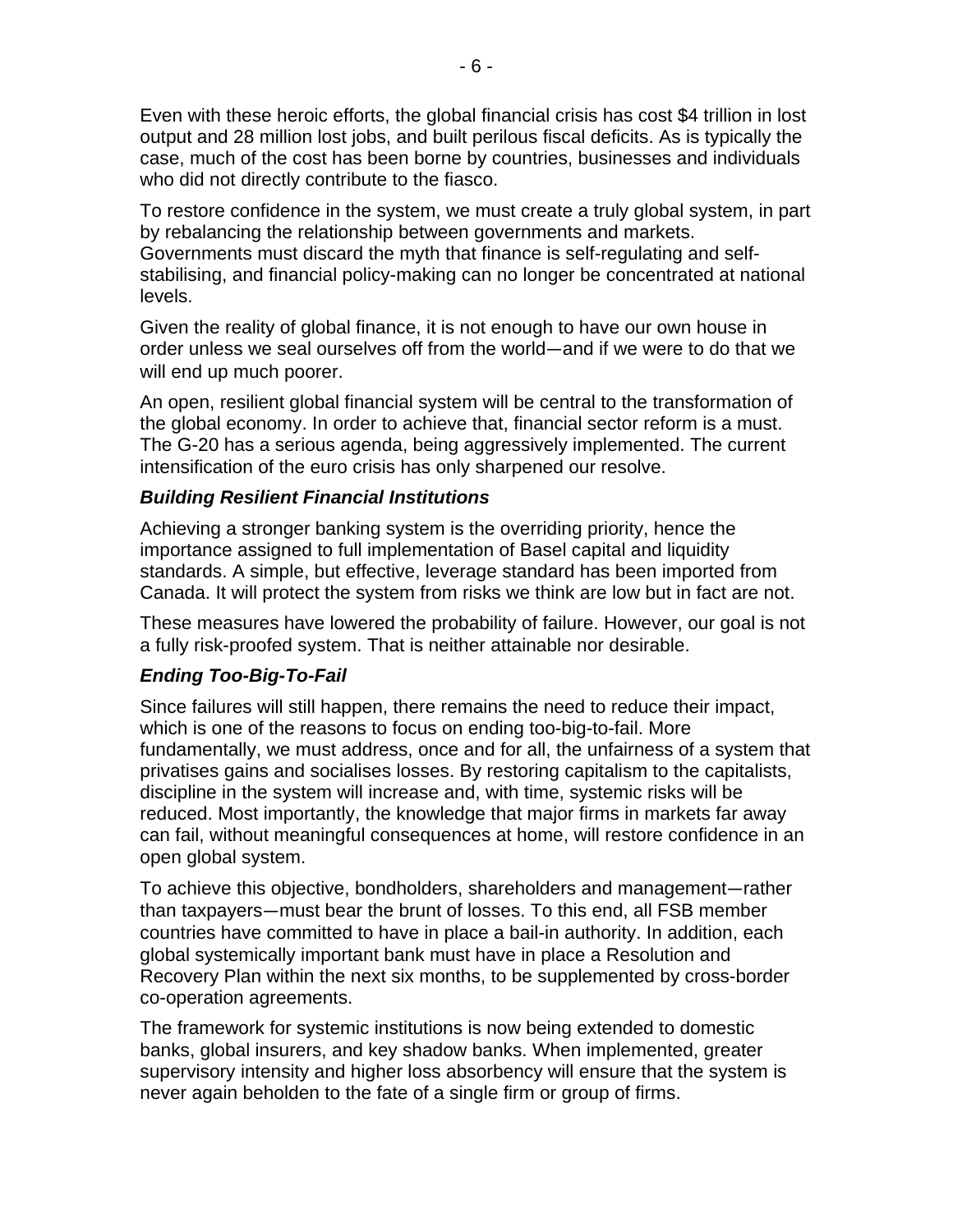### *Creating Continuously Open Markets*

An important element of ending too-big-to-fail is ensuring that key markets can withstand the failure of systemic firms. It is unacceptable that core markets seized up during crisis, and that relatively small firms had to be saved because of concerns that they would take markets with them if they failed. Creating continuously open core markets requires changes to the plumbing of derivative and repo markets, along with better data and tracking of exposures.

#### *Moving from Shadow Banking to Market-Based Finance*

The FSB is working to strengthen the oversight and regulation of shadow banking so that it is a source of competition (to promote efficiency) and diversity (to promote resilience) to the regulated sector. This will require changes to how money-market funds are managed, the terms of securitisation and, most importantly, how links between the regulated banking sector and shadow banks are managed.

#### *Timely, Consistent Implementation*

Finally, the FSB is increasingly focused on timely, full and consistent implementation of agreed reforms. This is essential to preserve the advantages of an open and globally integrated financial system. Recent experience demonstrates that when mutual confidence is lost, the retreat from an open and integrated system can occur rapidly. A return to a nationally segmented global financial system would reduce both systemic resilience and financial capacity for investment and growth.

## **Conclusion**

Let me conclude with some comments on the current economic environment.

The recoveries in advanced economies continue to be dampened by the ongoing need to repair sovereign, bank and household balance sheets. While the U.S. economy is expanding at a modest pace, some of the risks around the European crisis are materialising and risks remain skewed to the downside.

The emerging world continues to be the engine of global growth, although weak demand in advanced economies and the effects of past policy tightening are slowing the pace of expansion in China and other major emerging-market economies.

As a result of more modest global economic momentum and heightened financial risk aversion, commodity prices have fallen in recent months, although they remain at historically elevated levels.

Despite these ongoing global headwinds, the Canadian economy continues to grow with an underlying momentum consistent with the gradual absorption of the remaining small degree of economic slack. Total CPI inflation is expected to fall below 2 per cent in the short term, as a result of lower gasoline prices, while core inflation is expected to remain around 2 per cent.